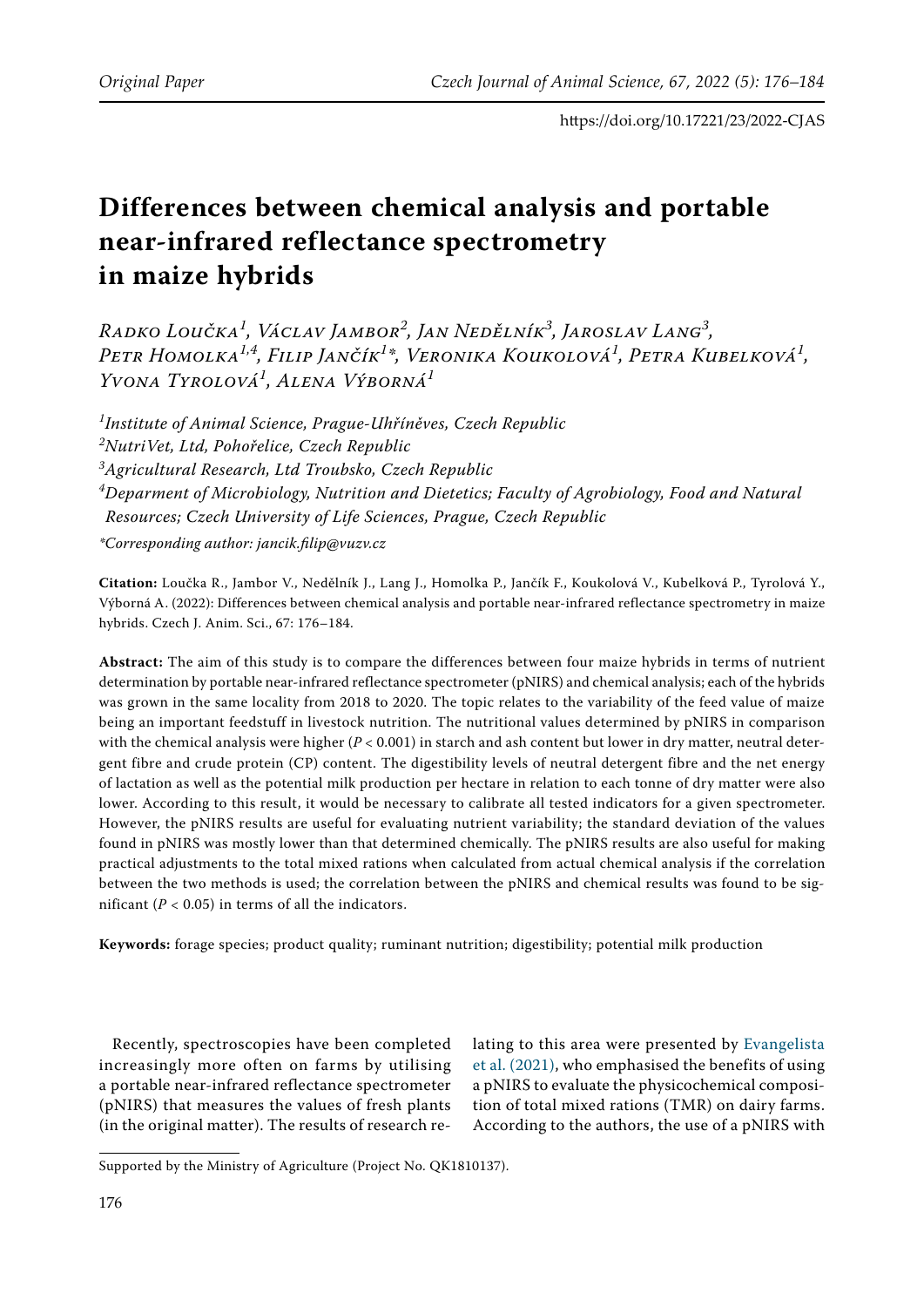suitable calibrations in stables is a fast and accurate analytical technique that is potentially very beneficial. This was also confirmed in a study by [Monteiro et al. \(2021\),](#page-8-1) which offered an overview of the use of precision livestock farming methods as part of precision agriculture (PA). [Pierce and](#page-8-2)  [Nowak \(1999\)](#page-8-2) defined PA as 'a system that provides the tools to do the right thing, in the right place, at the right time'.

Maize (*Zea mays* L.) is the most important annual crop in the Czech Republic. Moreover, maize silage is an important part of TMR for cattle, and its consumption by biogas plants for biogas production has been growing rapidly in recent times. Therefore, there is an increasing need for higher production rates and for the maize to have a greater nutritional value, forcing farmers to grow, harvest, preserve and store an appropriate amount of maize every year; however, much depends on what hybrid is used. Many scientists, such as [Barriere et al.](#page-8-3)  [\(2003\)](#page-8-3) and [Gruber et al. \(2018\)](#page-8-4), have emphasised the importance of hybrid breeding strategies, especially for neutral detergent fibre digestibility (NDFD). For silage hybrids, it is important to know not only their nutrient and silage composition, but also their digestibility and performance levels.

However, conclusions can only be drawn after several years of growing hybrids because the above indicators are significantly affected by weather patterns during the growing season. Indeed, the substantial effect that the weather has had in some years on maize yield and nutritional value has been reported in many studies ([Taube et al. 2020](#page-8-5)).

Models are used to estimate potential milk production ([Oba and Allen 1999;](#page-8-6) [Khan et al. 2007](#page-8-7); [Schonleben et al. 2020](#page-8-8)) because feeding tests to evaluate differences in animal performance are demanding and expensive ([Bal et al. 2000](#page-7-0)). The most widely used program in the world today

is Milk 2006 ([Shaver 2006\)](#page-8-9), which estimates milk production per hectare and per tonne of DM.

The aim of this study was to compare the differences between the four maize hybrids in terms of nutrient determination by pNIRS and chemical analysis; each of the crops was grown in the same locality from 2018 to 2020.

# **MATERIAL AND METHODS**

#### **Experimental material**

Four hybrids (Table 1) were graded according to their Food and Agriculture Organization (FAO) numbers (the FAO number indicates earliness), which were between FAO 240 and FAO 270, and they were then tested. All four of the tested hybrids belong to the early hybrid group (two can also be categorised as early-medium). Moreover, each of them has a semi-flint grain type (two of them lean more towards the flint type). According to variations in the vitreous and floury portion of the maize kernel, hybrids are classified into flint maize, semiflint maize and dent maize ([Zhang and Xu 2019](#page-8-10)). The vitreous, hard (glassy) type of endosperm flint needs a longer time to soften (swell); thus, it has a lower degradability of starch in the rumen and the remaining starch is digested in the intestine. The secondary criteria were the properties and assumptions declared by the hybrid producer.

## **Agrotechnics of tested maize hybrids**

The experiment took place on a farm in the central area of the Czech Republic (50°02'24.5''N 14°36'50.0''E) (280 m above sea level) and lasted three years (2018 to 2020). For the purpose of this study,

| Items          | Hybrid           |                |                |                  |  |  |  |  |
|----------------|------------------|----------------|----------------|------------------|--|--|--|--|
|                | <b>DKC3872</b>   | <b>DKC3450</b> | <b>DKC3568</b> | <b>DKC3575</b>   |  |  |  |  |
| FAO number     | 240              | 250            | 260            | 270              |  |  |  |  |
| Maturity group | early            | early          | early-medium   | early-medium     |  |  |  |  |
| Endosperm      | turn to flint    | semi-flint     | semi-flint     | turn to flint    |  |  |  |  |
| Properties     | quality          | performance    | resistance     | starch           |  |  |  |  |
| Assumptions    | higher in starch | better NDFD    | better NDFD    | higher in starch |  |  |  |  |

Table 1. Basic characteristics of tested hybrids

FAO = Food and Agriculture Organization – indicates earliness; NDFD = neutral detergent fibre digestibility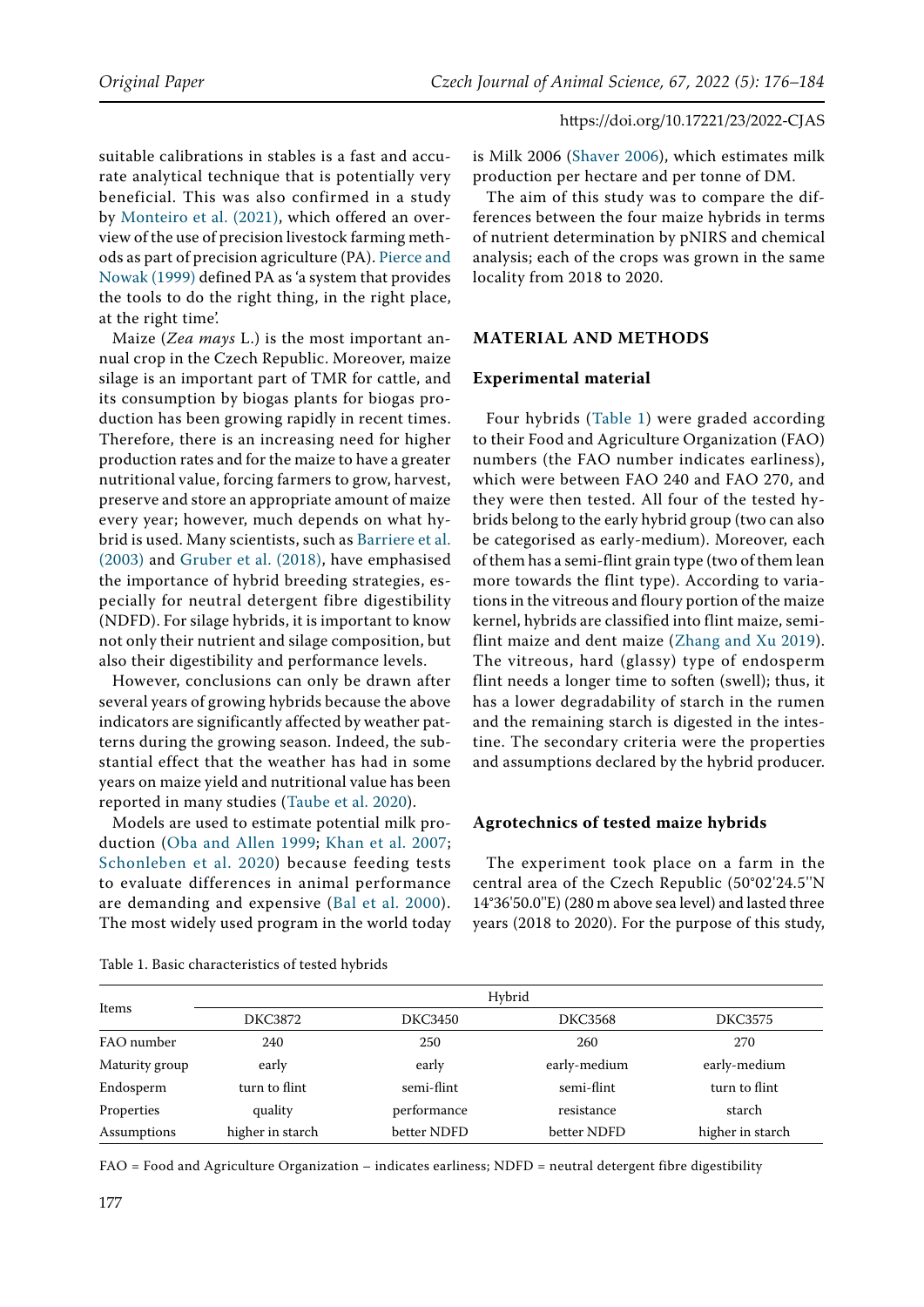these years were appropriate because in the growing season 2018 there was little precipitation and the highest temperature, 2019 had an average rainfall and temperature, and 2020 had the highest rain amount and lower temperature in ten years (Table 2).

The experimental plots were organised in four replicates. Individual plots were 4.5 m wide and 50 m long. Four silage maize hybrids were seeded on 19<sup>th</sup> April 2018,  $15^{th}$  April 2019,  $17^{th}$  April 2020, using a Monosem sowing machine (Ribouleau Monosem, Largeasse, France). Conventional 75 cm wide and plant densities of 90 000 plants/ha were used. The preceding crop grown on the experimental plots was winter wheat (*Triticum aestivum*). The plots were ploughed in autumn (and the soil was prepared with a seedbed cultivator before sowing.

Additionally, the agrotechnics were almost the same for all three years. In autumn, the experimental plot (winter wheat crop) was fertilised with manure (40 t/ha) and ploughing was carried out. In spring, there was a seedbed preparation (compactor), and a urea fertilizer (AB Achema, Jonava, Lithuania) containing 46% of nitrogen was incorporated into the soil (200 kg/ha) before sowing. Weeds were removed by the pre-emergence application of the selective herbicide "Balaton" (Cheminova A/S, Lemwig, Denmark) (3 l/ha), which contains the active ingredients pethoxamid and terbuthylazine, the day after sowing. Pre-emergence treatment was with herbicides (Adengo 0.44 l/ha; Bayer AG, Leverkusen, Germany), post-emergence treatment with herbicides (MaisTer power 1.0 l/ha; Bayer AG, Leverkusen, Germany) and treatment with insecticide against corn borer (Coragen 20 SC 0.1 l/ha; Bayer AG, Leverkusen, Germany). Maize plants were manually collected on the 8<sup>th</sup> August 2018, 27<sup>th</sup> August 2019 and 3<sup>rd</sup> September 2020 (depending on the appropriate stage of ripeness for the harvest), at the beginning of the pasty stage of grains. All four hybrids were harvested on the same day. The central row  $(3<sup>rd</sup>)$  of each experimental plot was used as the evaluation of the yield of the area. Ten consecutive plants (located 10 m from the edge of the row) were cut about 10 cm from the ground level. The weights of the whole plants and their ears were recorded. Fresh representative samples of the whole plants, ears, and kernels from each plot were dried in a laboratory (Institute of Animal Science) at 55 °C to a constant weight, to determine their DM percentages. Whole plant and ear DM percentages were then used to calculate DM yield per ha. DM yield was not significant (*P* < 0.05) between the hybrids (22.5 t DM/ha for DKC3450; 21.7 t DM/ha for DKC3568; 22.7 t DM/ha for DKC3575; 24.1 t DM/ha for DKC3872). Chemical and pNIRS analyses were performed on identical samples obtained by sequentially harvesting each field with a Claas Jaguar 850 cutter (Claas Saulgau GmbH, Harsewinkel, Germany). So, samples from  $3 \times 10$ plants were used only to determine DM yield.

# **Chemical, near-infrared spectroscopy and**  *in sacco* **analyses**

The samples (four from each hybrid) harvested by the cutter were then immediately transported to the laboratory (NutriVet, Ltd, Pohořelice, Czech Republic) and processed immediately. First, the laboratory measured (three times for each hybrid) baseline nutrient contents [DM, starch, neutral detergent fibre (NDF), crude protein (CP), ash] and NDFD (24 h) using pNIRS. The manufacturer of the Portable AgriNIR was Dinamica Generale

| Items         |           |      |      |      |       |      |         |
|---------------|-----------|------|------|------|-------|------|---------|
|               | Year      | V.   | VI.  | VII. | VIII. | IX.  | Average |
| Temperature   | 2018      | 16.9 | 18.2 | 20.8 | 21.5  | 15.3 | 18.5    |
|               | 2019      | 11.4 | 21.5 | 19.8 | 19.5  | 14.1 | 17.3    |
|               | 2020      | 11.7 | 17.0 | 18.7 | 19.6  | 14.8 | 16.4    |
|               | 1981-2010 | 13.7 | 16.5 | 18.5 | 18.0  | 13.5 | 16.0    |
| Precipitation | 2018      | 54   | 69   | 27   | 33    | 49   | 46.4    |
|               | 2019      | 72   | 47   | 52   | 72    | 46   | 57.8    |
|               | 2020      | 64   | 120  | 40   | 99    | 64   | 77.4    |
|               | 1981-2010 | 63   | 70   | 82   | 75    | 47   | 67.4    |

Table 2. Average temperatures (°C) and precipitation (mm) in the growing season in Prague (source: [CHMI 2021\)](#page-8-11)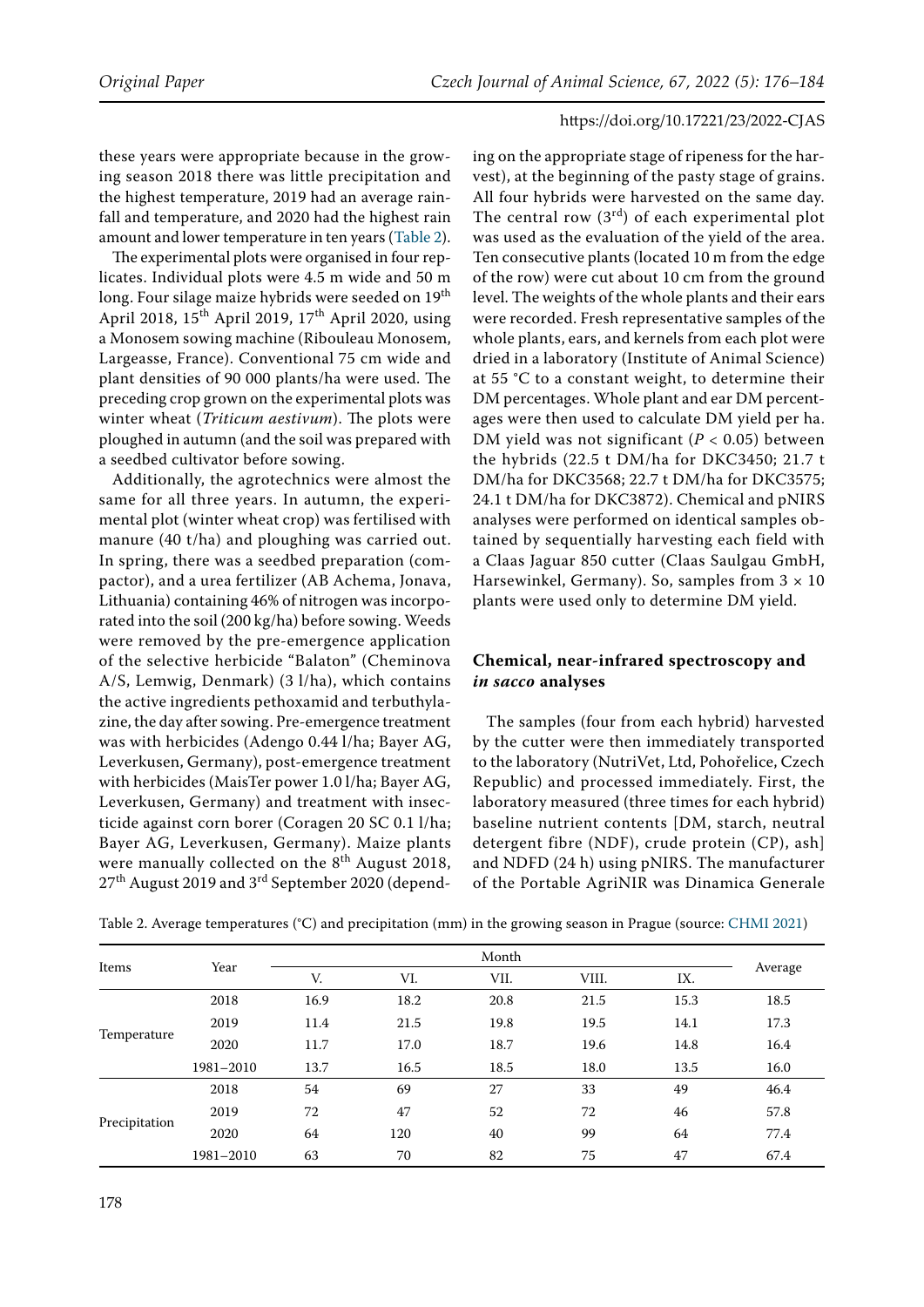(www.dinamicagenerale.com); the supplier was AgriTechnika, s.r.o. (Veľký Meder, Slovakia).

Individual fresh cut samples were placed fresh in the pNIRS sample carrier and immediately measured. Measurements with the AgriNIR portable instrument were done in laboratory conditions, which can be considered stable. The device can supply 220 V and 12 V. The manufacturer declares the accuracy of individual calibration curves in the range of 2% to 3%.

For chemical analysis, the samples were dried at 60 °C and then ground on a 1 mm sieve in a laboratory grinder. Subsequently, according to the methods specified by the Association of Official Analytical Chemists [\(AOAC 2005\)](#page-7-1), the following details were determined (three times for each hybrid): the DM (#934.01), starch (#920.40), NDF (#2002.04), CP (#976.05) and ash (#942.05) contents.

The digestibility of nutrients was determined by the *in sacco* method in the rumen of Holstein cows with cannula according to [Orskov and McDonald](#page-8-12)  [\(1979\)](#page-8-12), expressed as a percentage of the nutrient ingested: 100 × (weight – residue)/weight. Cows (dry cows) were fed meadow hay (*ad libitum*) with 2 kg of supplemental mix. Samples were incubated for 24 h using nylon bags with external size  $10 \times$ 20 cm and mesh size 51 µm. The experimental protocol was approved by the institutional Animal Care and Use Committee (Institute of Animal Science, Prague, Czech Republic, Act No. 359/2012 Coll.). The NEL was calculated according to the [Van Es](#page-8-13)  [\(1978\)](#page-8-13) method, adapted by [Vencl et al. \(1991\)](#page-8-14), when this equation was used:

$$
NEL = [0.463 + \{0.24 \times (ME/GE)\}] \times ME
$$
 (1)

where:

 $ME$  – [0.015 49 × (OMD × 10)]; GE – (0.005 88  $\times$  CP + 0.019 18  $\times$  OM).

The potential for milk production (t/ha and kg/t DM) was calculated using the Milk 2006 software [\(Shaver 2006\)](#page-8-9). For calculation, NDFD was added to the software after incubation for 24 hours. Truly digested starch (IS-IV) was used.

#### **Statistical analysis**

Analysis of variance (ANOVA) with multivariate design was used (STATISTICA v10; StatSoft,

Inc., Tulsa, OK, USA). The statistical model for the results was:

$$
Y_{ijkl} = \mu + H_i + Y_j + M_k + HY_{ij} +
$$
  
+ 
$$
HM_{ik} + YM_{jk} + HYM_{ijk} + e_{ijkl}
$$
 (2)

where:

*Yijkl* – dependent variable;

µ – overall mean;

 $H_i$  – effect of hybrid ( $i = 1$  to 4);

 $Y_i$  – effect of year ( $j = 1$  to 4);

 $M_k$  – effect of method ( $k = 1$  to 2);

 $HY_{ii}$  – interaction of hybrid with year;

*HMik* – interaction of hybrid with method;

*YM<sub>ik</sub>* – interaction of year with method;

 $HYM<sub>ijk</sub>$  – interaction of hybrid with year with method; *eijkl* – error term.

Tukey HSD (honestly significant difference) test at a significance level of *P* < 0.05 was used to evaluate the results.

The associations for every item (DM, starch, NDF, CP, ash, NDFD, NEL, milk t/ha, milk kg/t DM) among factors (methods, years and hybrids) were evaluated using a bivariate correlation analysis (STATISTICA v10; StatSoft, Inc., Tulsa, OK, USA). The probability of correlation (*P*-value) was calculated and Pearson bivariate correlations [\(Puth et al.](#page-8-15) [2014\)](#page-8-15) were considered significant at *P* < 0.001 and *P* < 0.01. The *r* coefficient values for correlation were interpreted according to [Prion and Haerling](#page-8-16) [\(2014\)](#page-8-16): very strong correlation  $(\pm 0.91$  to  $\pm 1.00)$ ; strong correlation ( $\pm$  0.68 to  $\pm$  0.90); moderate correlation ( $\pm$  0.36 to  $\pm$  0.67); weak correlation ( $\pm$  0.21 to  $\pm$  0.35); and negligible correlation (0 to  $\pm$  0.20).

#### **RESULTS AND DISCUSSION**

# **General differences between pNIRS and chemical analysis**

The first aim of this study was to compare the differences between pNIRS and chemical analysis. The results of testing maize hybrids according to both methods, pNIRS versus chemical, regardless of the year and of the hybrid of determination, are shown in Table 3. Statistical significance (*P* < 0.001) was found for all monitored indicators. According to this result, it would be necessary to calibrate all tested indicators for a given spectrometer.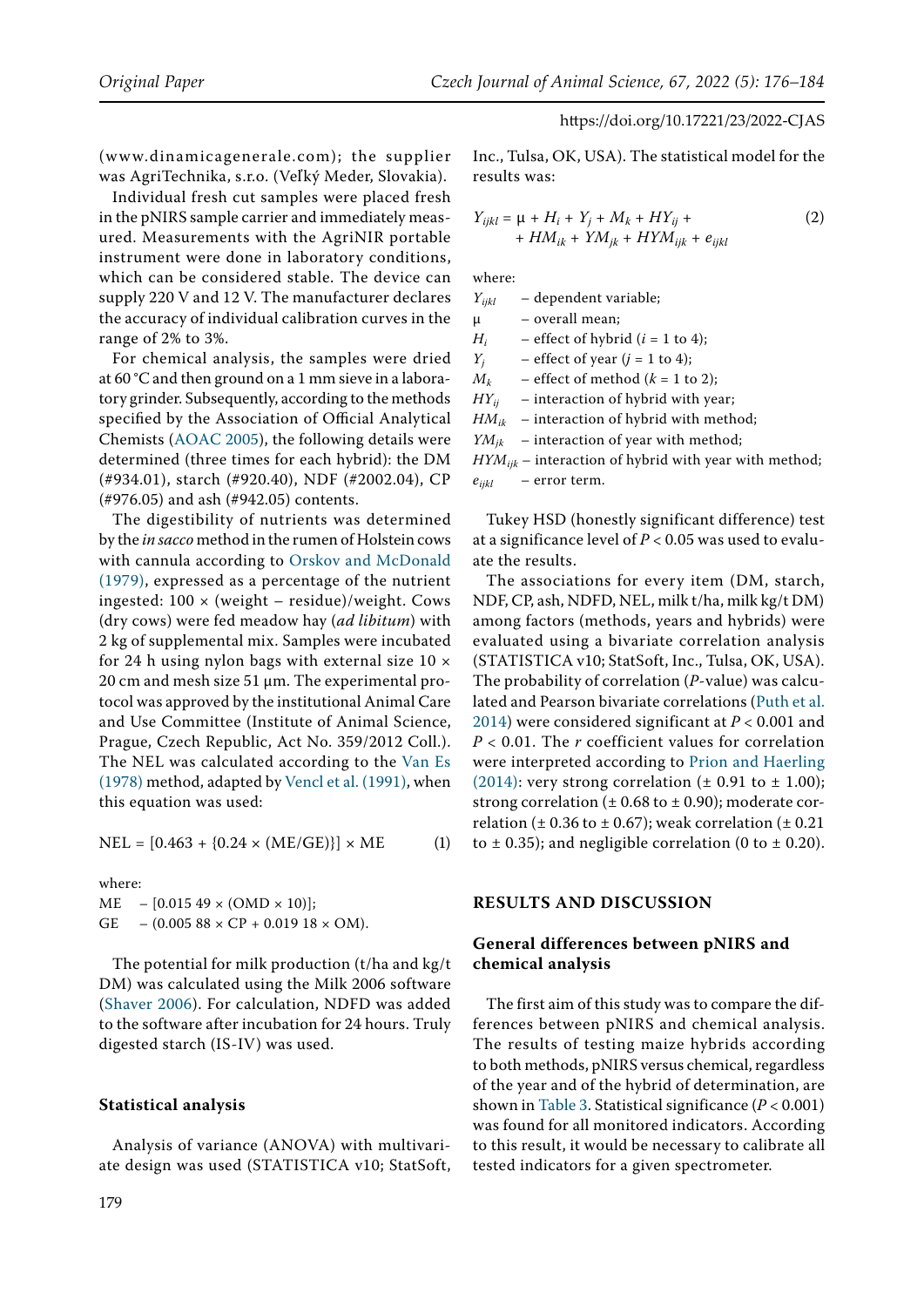| Table 3. Results of testing maize hybrids $(\pm$ standard |
|-----------------------------------------------------------|
| deviation) according to methods (pNIRS versus chemi-      |
| cal analysis) regardless of the year of determination     |

| Items              | Methods                   |                                      |      |  |  |  |
|--------------------|---------------------------|--------------------------------------|------|--|--|--|
|                    |                           | pNIRS $(n = 48)$ chemical $(n = 48)$ | SEM  |  |  |  |
| DM(g/kg)           | $349 \pm 19.8^{\text{a}}$ | $364 \pm 25.4^{\rm b}$               | 3.3  |  |  |  |
| Starch $(g/kg DM)$ | $356 \pm 18.4^b$          | $291 \pm 38.2^a$                     | 4.4  |  |  |  |
| $NDF$ (g/kg DM)    | $390 \pm 26.0^{\circ}$    | $457 \pm 31.0^{\rm b}$               | 4.2. |  |  |  |
| $CP$ (g/kg DM)     | $67.0 \pm 5.5^{\circ}$    | $83.6 \pm 8.9^{\rm b}$               | 1.1  |  |  |  |
| Ash (g/kg DM)      | $39.0 \pm 3.5^{\rm b}$    | $345 \pm 2.9^{\circ}$                | 0.5  |  |  |  |
| NDFD(%)            | $45.2 \pm 2.58^{\circ}$   | $55.4 \pm 4.47^b$                    | 0.54 |  |  |  |
| NEL (MJ/kg DM)     | $6.30 \pm 0.08^a$         | $6.40 \pm 0.13^b$                    | 0.02 |  |  |  |
| Milk $(t/ha)$      | $29.1 \pm 6.7^{\circ}$    | $39.4 \pm 7.5^{\rm b}$               | 1.35 |  |  |  |
| Milk (kg/t DM)     | $1.987 \pm 25.2^{\circ}$  | $2.019 \pm 40.4^b$                   | 4.91 |  |  |  |

CP = crude protein; DM = dry matter; NDF = neutral detergent fibre; NDFD = NDF digestibility; NEL = net energy of lactation; pNIRS = portable near-infrared reflectance spectrometer

a,b<sub>Means</sub> with different superscripts differ significantly

In the case of DM, NDF, CP, NDFD, NEL and milk (both in kg/ha and in kg/t DM), the values determined by pNIRS were lower than those found by chemical analysis; in the case of starch and ash, the values determined by pNIRS were higher than those provided by chemical analysis. An important finding is that the standard deviations of pNIRS were generally lower than those determined chemically.

As the results of both pNIRS and chemical analysis can be affected (be in interaction) by several factors, the hybrid factor (Table 4) and the growing year factor (Table 5) were considered.

The second aim of this study was the influence of the climatic conditions (temperature and precipitation) of the year of planting hybrids and to compare the differences between hybrids (see other chapters).

According to the chemical composition, selected indicators of nutritional value and the potential amount of milk production, there were no statistically significant differences between the selected hybrids. However, noteworthy differences were

Table 4. Comparison of pNIRS (pN) and chemical analysis (Ch) of hybrids in individual years (interaction of methods and years)

|                  | 2018 $(n = 32)$   |                   |                   | 2019 $(n = 32)$    |                   | 2020 $(n = 32)$   |            |
|------------------|-------------------|-------------------|-------------------|--------------------|-------------------|-------------------|------------|
| Items            | pN                | Ch                | pN                | Ch                 | pN                | Ch                | <b>SEM</b> |
| DM(g/kg)         | 357 <sup>ab</sup> | $385^{\circ}$     | 338 <sup>a</sup>  | $364^b$            | $354^{ab}$        | 344 <sup>a</sup>  | 4.7        |
| SD               | 16.9              | 22.7              | 12.3              | 20.0               | 23.8              | 12.8              |            |
| Starch (g/kg DM) | 354 <sup>cd</sup> | 253 <sup>a</sup>  | $339^{bc}$        | $318^{ab}$         | $374^d$           | 301 <sup>b</sup>  | 5.1        |
| <b>SD</b>        | 9.3               | 11.9              | 12.6              | 12.1               | 11.5              | 15.1              |            |
| NDF (g/kg DM)    | 405 <sup>b</sup>  | 481 <sup>d</sup>  | 413 <sup>b</sup>  | 449 <sup>c</sup>   | 352 <sup>a</sup>  | 440 <sup>c</sup>  | 4.4        |
| SD <sub></sub>   | 15.0              | 22.0              | 16.6              | 11.2               | 14.8              | 22.4              |            |
| CP (g/kg DM)     | 60.7 <sup>a</sup> | $92.5^{\rm d}$    | 70.1 <sup>b</sup> | 84.7 <sup>c</sup>  | 70.2 <sup>b</sup> | $73.6^{b}$        | $1.0\,$    |
| <b>SD</b>        | 3.74              | 6.15              | 2.98              | 2.96               | 2.85              | $3.47\,$          |            |
| Ash (g/kg DM)    | $35.3^{bc}$       | 36.9 <sup>c</sup> | 39.1 <sup>d</sup> | $34.5^{\rm b}$     | $42.6^\mathrm{e}$ | 32.2 <sup>a</sup> | $0.5\,$    |
| <b>SD</b>        | 2.23              | 2.44              | 3.42              | 2.66               | 1.84              | 1.37              |            |
| NDFD (%)         | 43.6 <sup>a</sup> | 43.7 <sup>a</sup> | 48.3 <sup>b</sup> | $56.5^{\circ}$     | 56.3 <sup>c</sup> | $53.2^{\circ}$    | 0.79       |
| <b>SD</b>        | 1.44              | 4.03              | 0.92              | 3.14               | 1.46              | 4.48              |            |
| NEL (MJ/kg DM)   | 6.26 <sup>a</sup> | 6.36 <sup>b</sup> | 6.24 <sup>a</sup> | 6.47 <sup>c</sup>  | $6.40^{bc}$       | 6.37 <sup>b</sup> | 0.02       |
| <b>SD</b>        | 0.05              | 0.16              | 0.03              | 0.07               | 0.03              | 0.12              |            |
| Milk (t/ha)      | 32.3 <sup>b</sup> | $32.1^{b}$        | $38.9^\circ$      | 41.3 <sup>cd</sup> | 16.2 <sup>a</sup> | 45.0 <sup>d</sup> | 1.23       |
| SD               | 3.92              | 3.36              | 6.83              | 7.09               | 1.93              | 4.35              |            |
| Milk (kg/t DM)   | $1974^a$          | 2007 <sup>b</sup> | $1968^{\rm a}$    | $2040^{\circ}$     | $2018^{bc}$       | 2010 <sup>b</sup> | 7.10       |
| <b>SD</b>        | 16.7              | 20.0              | 8.7               | 22.8               | 8.6               | 17.3              |            |

 $CP$  = crude protein; DM = dry matter; NDF = neutral detergent fibre; NDFD = NDF digestibility; NEL = net energy of lactation; pNIRS = portable near-infrared reflectance spectrometer; SD = standard deviation

a-dMeans with different superscripts differ significantly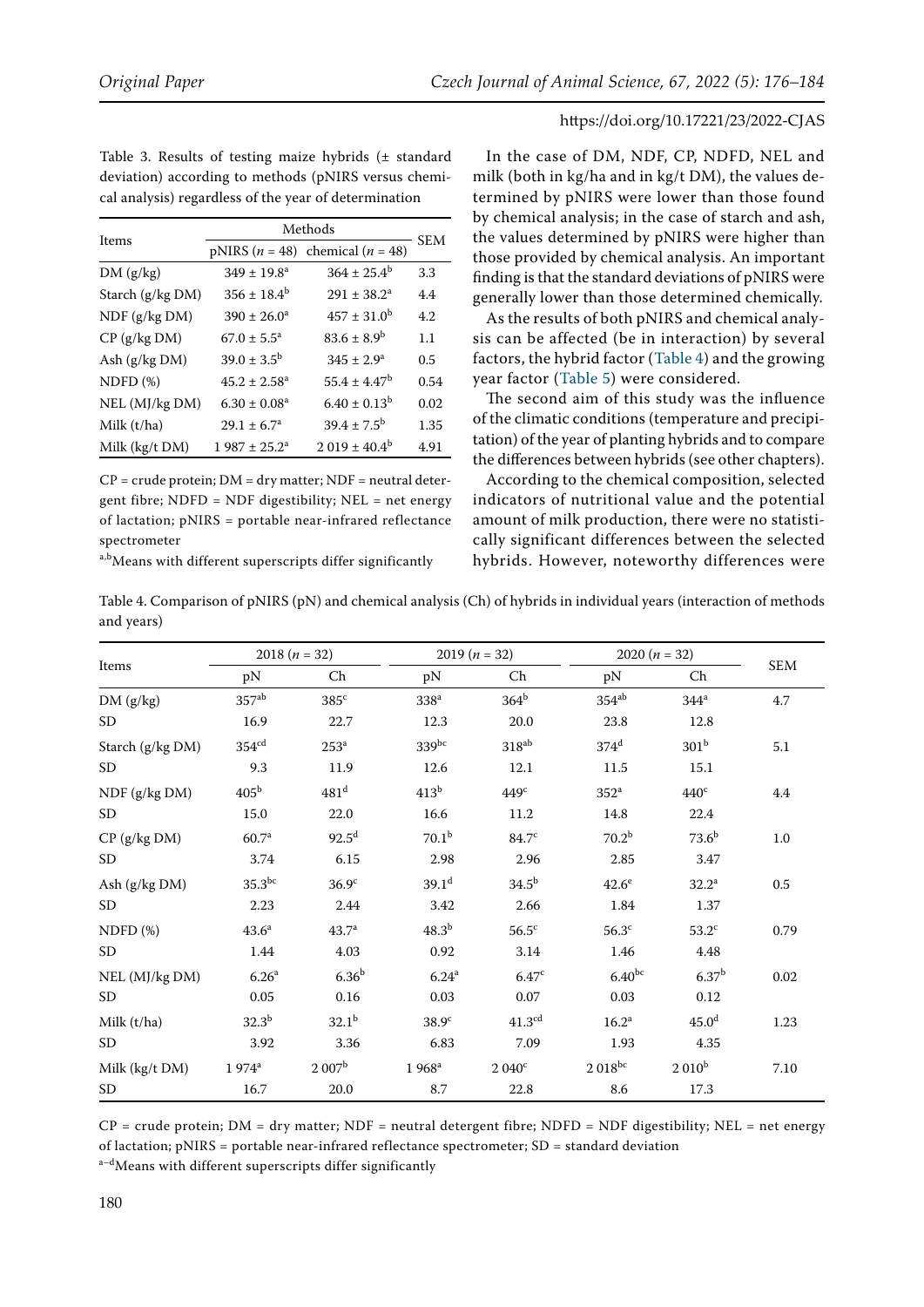| Table 5. Comparison of pNIRS (pN) and chemical analysis (Ch) of DKC hybrids over an average of three years (inter- |  |
|--------------------------------------------------------------------------------------------------------------------|--|
| action of methods and hybrids) (for each hybrid $n = 24$ )                                                         |  |

|                  | <b>DKC3872</b>        |                      | <b>DKC3450</b>    |                    | <b>DKC3568</b>     |                       | <b>DKC3575</b>    |                   | <b>SEM</b> |
|------------------|-----------------------|----------------------|-------------------|--------------------|--------------------|-----------------------|-------------------|-------------------|------------|
| Items            | pN                    | Ch                   | pN                | Ch                 | pN                 | Ch                    | pN                | Ch                |            |
| DM(g/kg)         | $358^{ab}$            | $360^{ab}$           | 343 <sup>a</sup>  | $362^{ab}$         | $344^{ab}$         | $364^{ab}$            | $352^{ab}$        | $372^b$           | 6.6        |
| SD               | 23.8                  | 28.1                 | 18.8              | 25.2               | 13.4               | 25.6                  | 20.3              | 23.9              |            |
| Starch (g/kg DM) | 360 <sup>b</sup>      | 292 <sup>a</sup>     | 353 <sup>b</sup>  | 284 <sup>a</sup>   | 351 <sup>b</sup>   | 283 <sup>a</sup>      | 359 <sup>b</sup>  | 304 <sup>a</sup>  | 8.7        |
| SD               | 18.0                  | 19.9                 | 21.9              | 25.3               | 15.5               | 23.7                  | 18.0              | 24.7              |            |
| NDF (g/kg DM)    | 382 <sup>a</sup>      | 458 <sup>b</sup>     | 394 <sup>a</sup>  | 466 <sup>b</sup>   | $395^{\mathrm{a}}$ | 456 <sup>b</sup>      | 389 <sup>a</sup>  | 446 <sup>b</sup>  | 8.3        |
| <b>SD</b>        | 26.8                  | 16.2                 | 35.5              | 29.5               | 26.4               | 33.0                  | 36.4              | 21.3              |            |
| $CP$ (g/kg DM)   | 66.7 <sup>a</sup>     | $82.6^{b}$           | $69.0^{\rm a}$    | 83.9 <sup>b</sup>  | 65.8 <sup>a</sup>  | 84.0 <sup>b</sup>     | $66.4^{\rm a}$    | 84.0 <sup>b</sup> | 2.2        |
| SD.              | 5.93                  | 7.38                 | 5.09              | 7.66               | 5.02               | 7.27                  | 6.06              | 8.69              |            |
| Ash (g/kg DM)    | $38.5^{bc}$           | 35.9 <sup>abc</sup>  | 39.6 <sup>c</sup> | 32.7 <sup>a</sup>  | 39.6 <sup>c</sup>  | 35.4 <sup>ab</sup>    | $38.3^{bc}$       | 34.1 <sup>a</sup> | 0.9        |
| <b>SD</b>        | 4.32                  | 2.28                 | 3.49              | 2.35               | 3.38               | 2.21                  | 2.87              | 3.74              |            |
| NDPD(%)          | 44.3 <sup>a</sup>     | $55.5^{b}$           | 45.6 <sup>a</sup> | $55.5^{\rm b}$     | 45.2 <sup>a</sup>  | 54.6 <sup>b</sup>     | 45.6 <sup>a</sup> | 55.8 <sup>b</sup> | 1.08       |
| SD               | 2.78                  | 5.06                 | 2.85              | 3.83               | 2.76               | 4.58                  | 1.92              | 4.81              |            |
| NEL (MJ/kg DM)   | 6.30 <sup>ab</sup>    | 6.41 <sup>ab</sup>   | 6.28 <sup>a</sup> | 6.41 <sup>ab</sup> | 6.28 <sup>a</sup>  | $6.35^{ab}$           | $6.32^{ab}$       | 6.43 <sup>b</sup> | 0.03       |
| SD.              | 0.08                  | 0.09                 | 0.09              | 0.14               | 0.07               | 0.17                  | 0.09              | 0.09              |            |
| Milk $(t/ha)$    | $32.1$ <sup>abc</sup> | 41.7 <sup>c</sup>    | $28.4^{ab}$       | $38.9$ abc         | $27.6^{\rm a}$     | $37.3$ <sup>abc</sup> | $28.5^{ab}$       | $39.9^{bc}$       | 2.71       |
| SD               | 9.87                  | 9.31                 | 6.72              | 6.51               | 5.25               | 5.87                  | 8.44              | 8.04              |            |
| Milk (kg/t DM)   | 1 988 <sup>ab</sup>   | $2023$ <sup>ab</sup> | $1983^a$          | $2023^{ab}$        | $1983^a$           | $2004^{ab}$           | $1993^{ab}$       | 2028 <sup>b</sup> | 9.83       |
| <b>SD</b>        | 24.2                  | 29.5                 | 23.8              | 24.6               | 22.9               | 23.8                  | 27.6              | 29.5              |            |

 $CP$  = crude protein; DM = dry matter; NDF = neutral detergent fibre; NDFD = NDF digestibility; NEL = net energy of lactation; pNIRS = portable near-infrared reflectance spectrometer; SD = standard deviation

a-cMeans with different superscripts differ significantly

found both between the methods of determination (pNIRS versus chemical analysis) and between the individual years of hybrid cultivation. In line with the above findings, especially with regard to the results of pNIRS and chemical analysis, it follows that the pNIRS must be calibrated as soon as possible, so that the values measured by it approach the values that were uncovered during chemical analysis in the laboratory. Until the pNIRS results can be reconciled with the findings from the chemical examinations, it is not recommended for use when calculating the nutritional value for compound feeding purposes (TMR) or to estimate the milk production per hectare or tonne of DM based on the values obtained with pNIRS. However, the pNIRS results are useful for evaluating nutrient variability; the standard deviation of the values found in pNIRS was mostly lower than the variability determined chemically. The pNIRS results are also useful for making practical adjustments to the TMR when calculated from the actual chemical analysis if the correlation between the two methods is used; the correlation between the pNIRS

and chemical results was found to be significant  $(P < 0.05)$  in terms of all the indicators, especially for starch, CP, NDF and NDFD.

The analysis of the maize plant immediately after harvesting is essential in order to check the composition and maturity of the plant to optimise the silage quality. For the past few years, examinations of fodder, including maize silage, were performed routinely by laboratories with pNIRS; this is a predictive technique based on the relationship between the absorbance/reflectance properties of a sample and its organic nutrient content. With regard to maize, [Marchesini et al. \(2018\)](#page-8-17) used two versions of a pNIRS and a laboratory-based instrument, Foss NIRSystems 5000, for comparison with the chemical analysis approach. They concluded that, considering the great diversity between the instruments and the strong inhomogeneity of the sliced maize plant, the calibration transmission obtained was considered satisfactory for most parameters, with the exception of starch and total sugars. This is in line with our results: the nutritional values determined by pNIRS were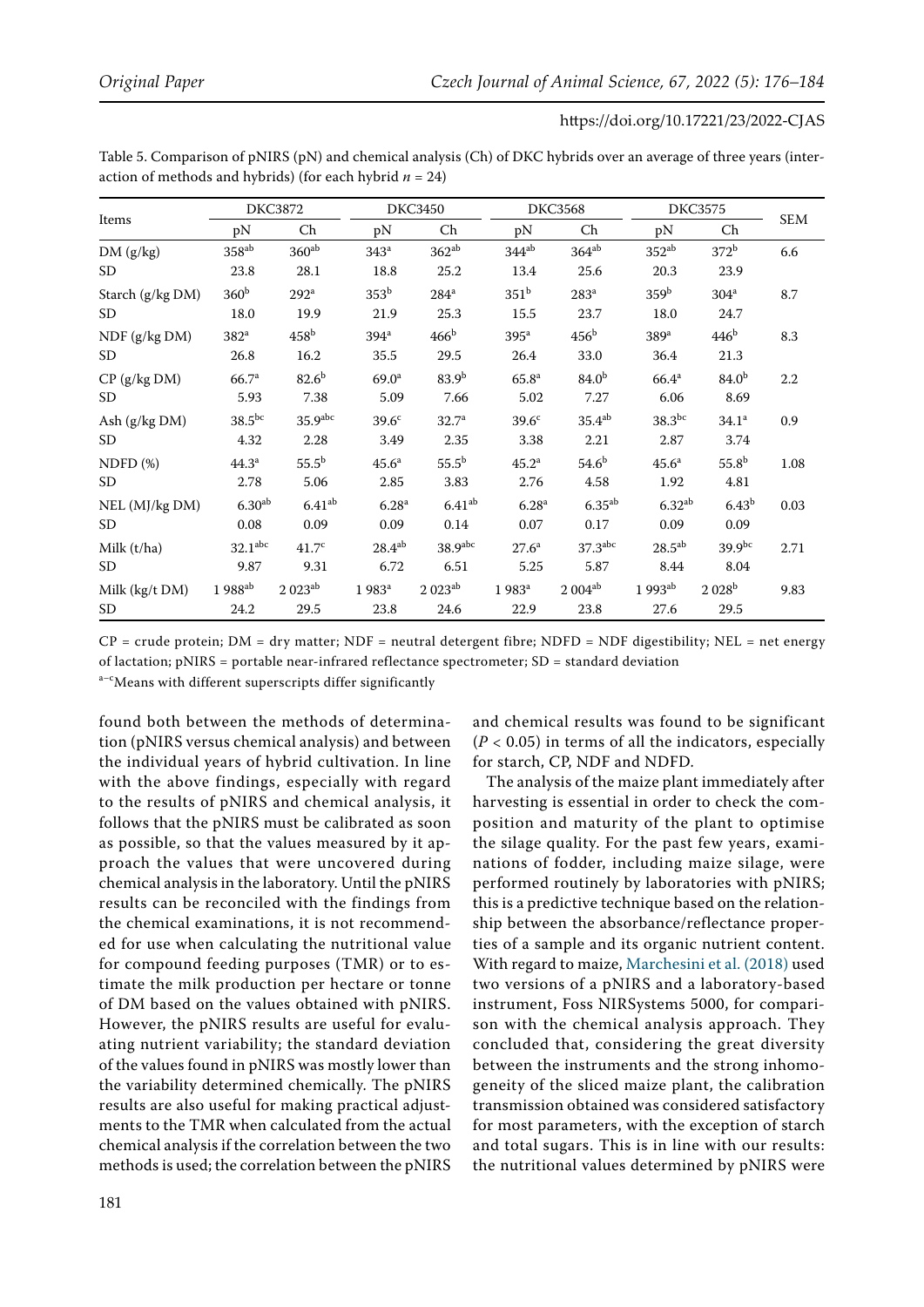also higher when starch content measurements were performed (sugars present in maize were not determined in our study).

Errors in the results, both in the chemical analysis and in the measurement using pNIRS, can be caused by the ratio of grain to plant residue in the sample. The difference is mainly in the starch content in the dry matter. Therefore, some authors recommend processing the grain part and the rest part of the plant separately from the whole plant ([Barriere et al.](#page-8-18)  [2004;](#page-8-18) [Zhang and Xu 2019\)](#page-8-10). The result would then be calculated by the weighted average of the two different samples. In our experiments, we did not use this method to evaluate two different samples. From the results shown in Tables 3–6, it can be seen that the starch content in DM was significantly higher in pNIRS than in the chemical analysis, while the result from the chemical analysis is more in line with reality.

#### **Influence of the year of planting hybrids**

Table 4 shows a comparison of pNIRS and chemical analysis interacting for each of the years 2018, 2019 and 2020. A significant difference can be seen between the determinations in relation to both approaches. Nevertheless, exceptions were found in 2018 for ash, NDFD and milk yield potential per ha, where the disparities were not significant; this was also the case in 2019 (in DM, NDF, CP, ash,

Table 6. Correlations between nutrient determination methods (2), hybrids (4) and years (3) of experiment for individual items ( $n = 96$ )

| Items            | Methods  | Hybrids | Years    |
|------------------|----------|---------|----------|
| DM(%)            | $0.32*$  | 0.13    | $-0.39*$ |
| Starch (% DM)    | $-0.74*$ | 0.10    | $0.32*$  |
| $NDF$ (% DM)     | $0.76*$  | $-0.10$ | $-0.44*$ |
| $CP$ (% DM)      | $0.75*$  | $-0.05$ | $-0.17$  |
| Ash (% DM)       | $-0.57*$ | 0.05    | 0.13     |
| NDFD(%)          | $0.81*$  | $-0.02$ | 0.05     |
| NEL (MJ/kg DM)   | $0.44*$  | 0.07    | $0.26*$  |
| Milk $(t/ha)$    | $0.49*$  | 0.12    | $-0.06$  |
| Milk $(kg/t DM)$ | $0.44*$  | 0.07    | $0.26*$  |

 $CP = crude protein; DM = dry matter; NDF = neutral deter$ gent fibre; NDFD = NDF digestibility; NEL = net energy of lactation

\*Significant at *P* < 0.05

NEL and milk yield potential in tonnes per ha) and in 2020 (in DM, CP, NDFD and milk yield potential in kg per tonne DM). According to the Czech Hydrometeorological Institute ([CHMI 2021](#page-8-11)), in 2018 there was little precipitation in the growing season, 2019 had an average amount and 2020 had the highest amount in ten years (Table 2). During the growing seasons 2018 and 2019, it rained less than the average amount between 1981 and 2010. In contrast, except in July, it rained more in 2020 than in the other monitored years, 2018 and 2019, and there was an even greater amount of precipitation than the average amount from 1981 to 2010. The findings were similar in terms of temperatures, as 2018 was the warmest and 2020 was the coldest. Except for May 2019 and 2020, the temperatures were above the normative average from 1981 to 2010 in all the months.

#### **Differences between hybrids**

Table 5 shows a comparison of pNIRS and chemical analysis interactions with hybrids. We chose such hybrids for the experiment that were expected to be grown throughout the experiment, which are commonly used in practice, which have different early periods and different properties, but the difference between them is small. Significant differences between pNIRS and chemical analysis were found for all hybrids in starch, NDF, CP, ash content (except DKC3872) and NDFD. However, if the individual hybrids were evaluated separately, according to one of the assay methods, then there were no differences between the hybrids. So, as can be seen in Table 5, there were no statistically significant differences between the tested maize hybrids in terms of their chemical composition, selected nutritional values or their milk production potential (the relevant data are given regardless of the method used and year). The disparities between the crops with regard to the differences in the earliness of hybrids FAO 240 to FAO 270 (Table 1) were not therefore reflected in the results in terms of the DM content, nutrient content in DM, NDFD, NEL energy values, or the potential milk production per hectare/per tonne of DM.

[Barriere et al. \(2004\)](#page-8-18) recorded a significant effect of genotype variation in respect to NDF and NDFD regardless of whether they compared 477 or only 27 genotypes. A similar result regarding the significant effect of hybrid and site variations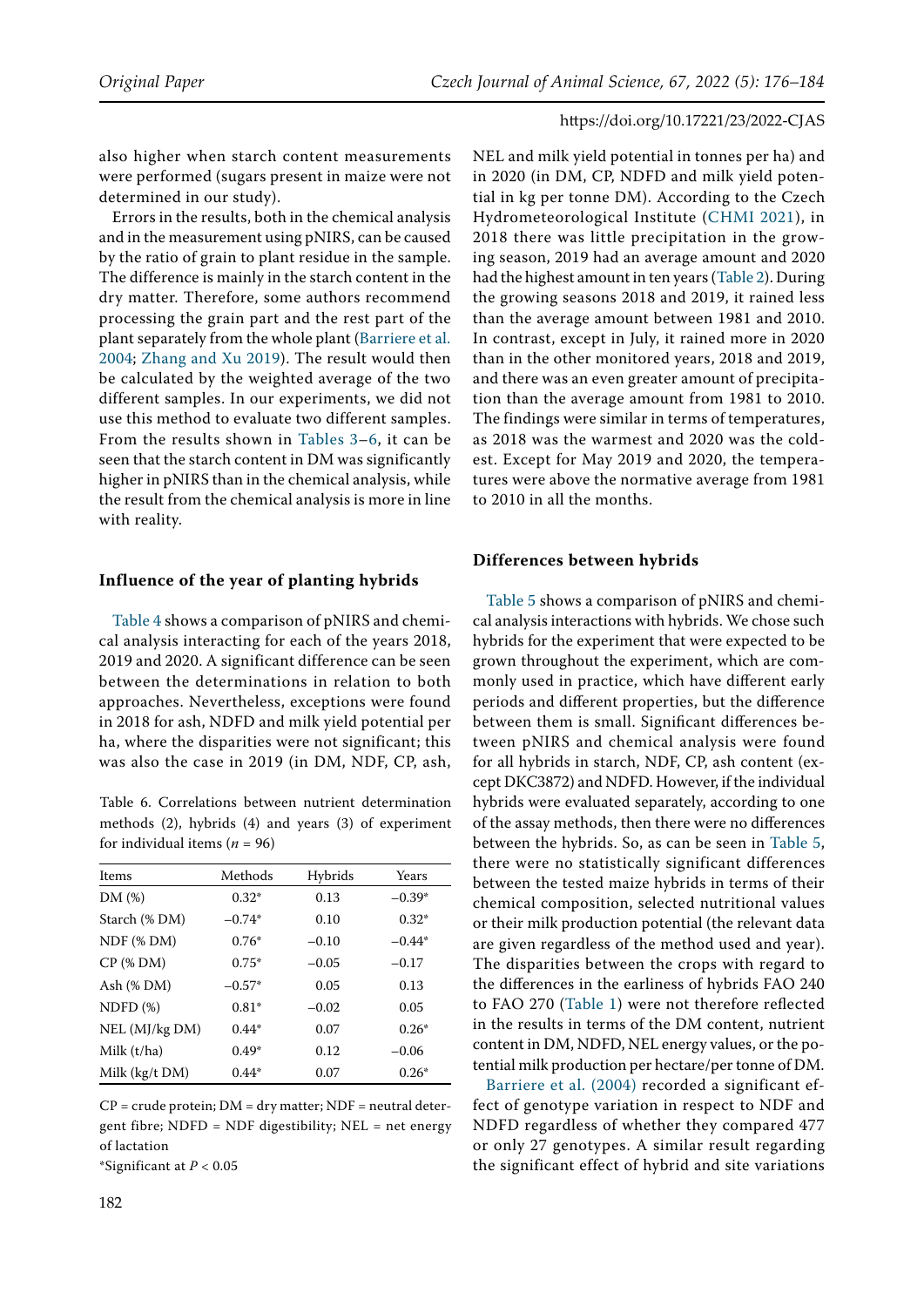was previously obtained from an experiment with *in vivo* crude fibre digestibility in 14 sites with 241 genotypes [\(Argillier et al. 1997](#page-7-2)). [Kruse et al. \(2008\)](#page-8-19) reported only marginal differences in fibre content within the involved maturity groups (eight hybrids, one site, three years). Differences in quality between hybrids were more apparent in studies with a large genotype pool; however, a significant effect of maize hybrid on forage quality is often reported in singlesite experiments with a lower number of hybrids [\(Boon et al. 2012](#page-8-20); [Lynch et al. 2012\)](#page-8-21). These results support the idea that other factors, such as variation of site and/or weather conditions, could be partly responsible for differences between maize hybrids. [Kruse et al. \(2008\)](#page-8-19) further pointed out that differences in some studies can be connected with various DM content.

# **Correlation according to methods of analysis, characteristics of hybrids and year of their cultivation**

According to Table 6, the correlations between pNIRS and chemical analysis were significant for all indicators ( $P \le 0.05$ ), however the aim is to get even closer to the values found via chemical analysis. The results relating to starch are negatively strong correlated; the results relating to NDF, CP and NDFD are positively strong correlated. Whereas starch and NDF are the principal nutrients in maize silages, their contents, expressed as a proportion in dry matter content, are linked to each other in chemical and pNIRS analyses. So, if the higher content of starch had been analysed, the lower content of NDF was found subsequently. That is the reason why the content of starch, analysed by the pNIRS method, is overvalued close to contemporary devaluation of NDF content. This trend was manifested also in 2018, when we observed the low content of starch in maize silages. The calibration of pNIRS is not prepared for so low values of starch, because the common content of starch in maize silages is higher. So, it is necessary to improve the number of samples with different quality, analysed on pNIRS, to improve the accuracy of this method. The results relating to ash are negatively moderately correlated; the results relating to NEL and potential milk production are positively moderately correlated. Correlations between the four hybrids (DKC3450, DKC3568, DKC3575 and DKC3872), and also between the three years of testing (2018 versus 2019 versus 2020) were weak, except DM and NDF, which were negatively moderately correlated.

# **CONCLUSION**

Among the many types of precision livestock farming technologies, the use of the pNIRS to aid dairy cow feeding management is undoubtedly one of the most promising. The employment of pNIRS to evaluate the physicochemical composition of TMR represents a recently introduced technology, yet the reviewed literature already shows that its use in barns with the appropriate calibrations is a rapid and accurate analytical technique. As has been widely discussed, the potential benefits are enormous ([Schwab et al. 2003\)](#page-8-22). Moreover, the issue of using a pNIRS in agriculture is not only a very current and much debated topic as part of the field of PA, but these moveable devices can be quickly used during agricultural practices on farms. However, the accuracy of such devices in terms of nutrient determination is still far from perfect, and chemical analysis of nutrient values is still necessary for control; the results of this research prove that. Indeed, there is a long way to go before perfection can be achieved. The originality of this paper mainly lies in its evaluation of the influence of both methods (pNIRS and chemical analysis) when determining the chemical composition of maize hybrids in terms of nutritional values and milk production potential.

## **Conflict of interest**

The authors declare no conflict of interest.

# **References**

- <span id="page-7-1"></span>AOAC – Association of Official Analytic Chemists. Official methods of analysis. 18th ed. Gaithersburg, USA: AOAC International; 2005.
- <span id="page-7-2"></span>Argillier O, Barriere Y, Traineau R, Emile JC, Hebert Y. Genotype × environment interactions for digestibility traits in silage maize estimated from in vivo measurements with standard sheep. Plant Breed. 1997 April 28;116(5):423-7.
- <span id="page-7-0"></span>Bal MA, Shaver RD, Shinners KJ, Coors JG, Lauer JG, Straub RJ, Koegel RG. Stage of maturity, processing, and hybrid